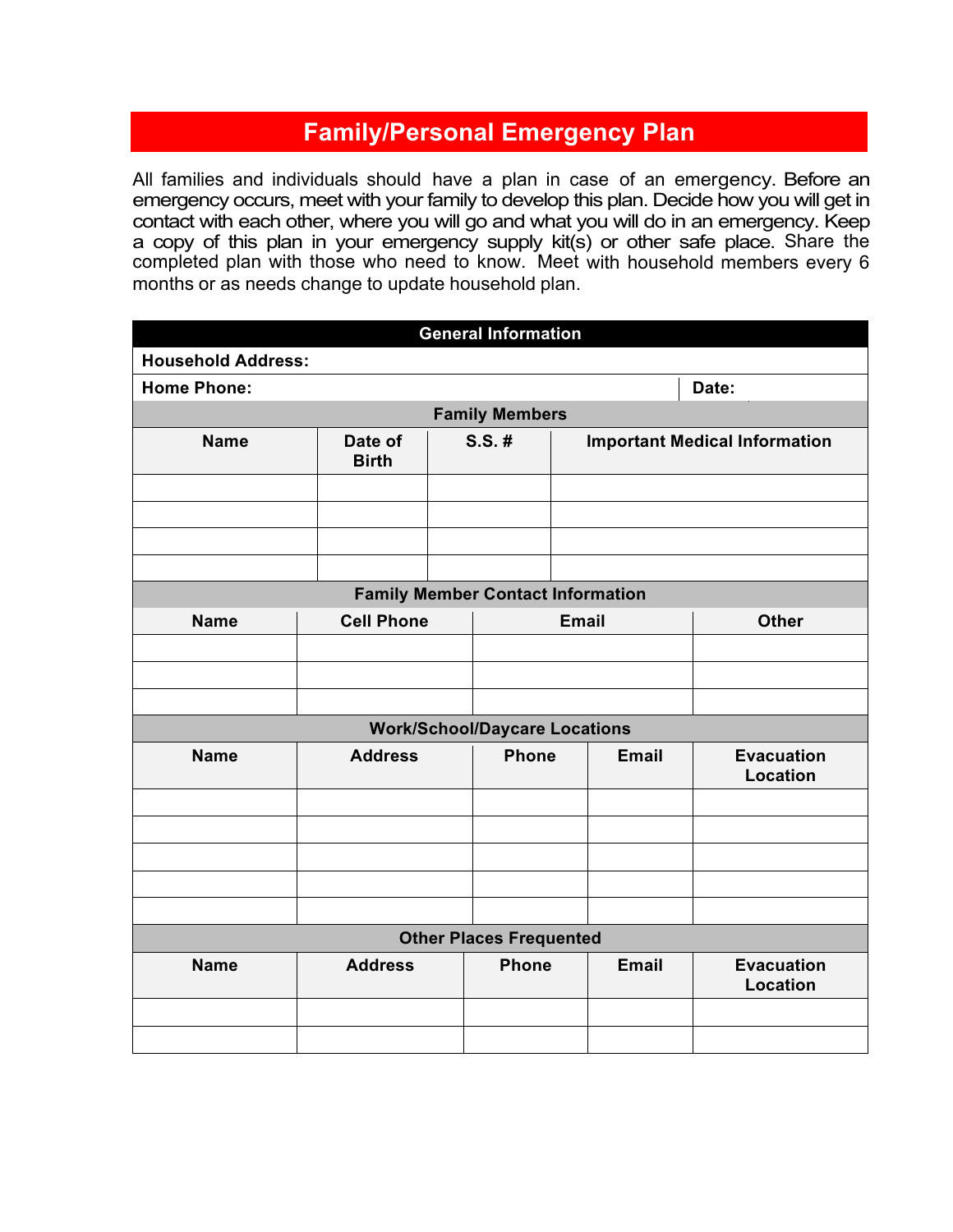|             |             | <b>Pet Information</b> |                       |
|-------------|-------------|------------------------|-----------------------|
| <b>Name</b> | <b>Type</b> | Color                  | <b>Registration #</b> |
|             |             |                        |                       |
|             |             |                        |                       |
|             |             |                        |                       |

|             |                   | <b>Out-of-Town Contact Information</b> |              |
|-------------|-------------------|----------------------------------------|--------------|
| <b>Name</b> | <b>Home Phone</b> | <b>Cell Phone</b>                      | <b>Email</b> |
|             |                   |                                        |              |
|             |                   |                                        |              |
|             |                   |                                        |              |

|             |                   | <b>Additional Family/Friend Contact Information</b> |              |
|-------------|-------------------|-----------------------------------------------------|--------------|
| <b>Name</b> | <b>Cell Phone</b> | <b>Email</b>                                        | <b>Other</b> |
|             |                   |                                                     |              |
|             |                   |                                                     |              |
|             |                   |                                                     |              |

|                                 | <b>Important Information</b> |              |                  |
|---------------------------------|------------------------------|--------------|------------------|
|                                 | <b>Name</b>                  | <b>Phone</b> | Policy/Member #: |
| Doctor:                         |                              |              |                  |
| <b>Pharmacist:</b>              |                              |              |                  |
| <b>Medical Insurance:</b>       |                              |              |                  |
| Homeowners/Rental<br>Insurance: |                              |              |                  |
| Vet/Kennel:                     |                              |              |                  |
| Other:                          |                              |              |                  |

*If you are unable to contact your family and friends after a disaster, let them know you are okay by registering at the American Red Cross "Safe and Well" at https://safeandwell.communityos.org/cms// or by calling 1*-*800*-*733*-*2767.*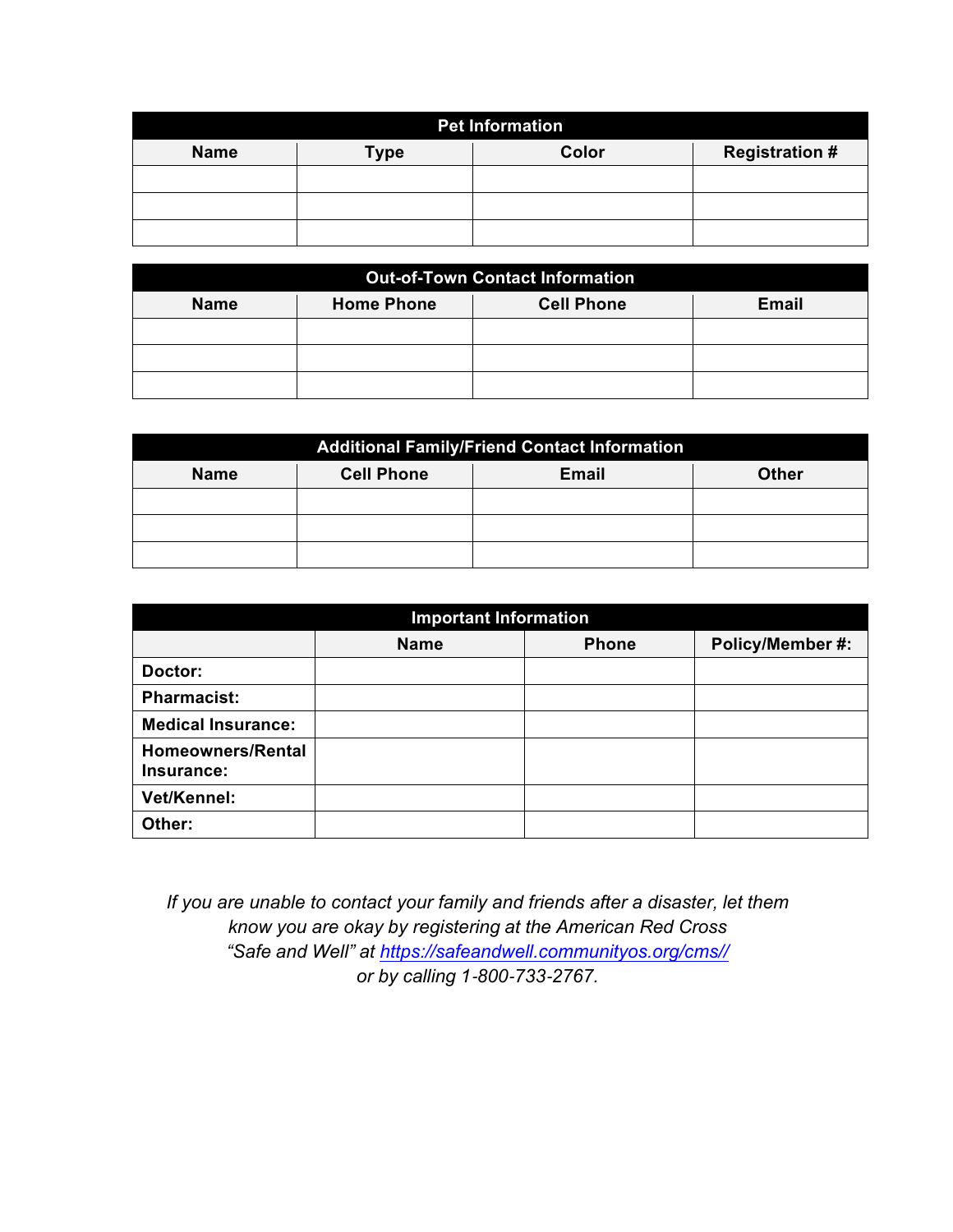| <b>Plan of Action</b>                                                                                          |
|----------------------------------------------------------------------------------------------------------------|
| 1. The disasters most likely to affect our household are:                                                      |
|                                                                                                                |
|                                                                                                                |
|                                                                                                                |
| 2. What are the escape routes from our home?                                                                   |
|                                                                                                                |
|                                                                                                                |
| 3. Neighborhood Meeting Place (If separated during an emergency, what is our<br>meeting place near our home?): |
|                                                                                                                |
| 4. Regional Meeting Place (If we cannot return home or are asked to evacuate,                                  |
| what is our meeting place outside of our neighborhood?):                                                       |
|                                                                                                                |
| What is our route to get there and an alternate route, if the first route is                                   |
| impassible?                                                                                                    |
|                                                                                                                |
| 5. Our plan for people in our household with a disability or special need is:                                  |
|                                                                                                                |
|                                                                                                                |
| 6. During certain emergencies local authorities may direct us to "shelter-in-                                  |
| place" in our home. An accessible, safe room where we can go, seal                                             |

**windows, vents and doors and listen to emergency broadcasts for instructions, is:**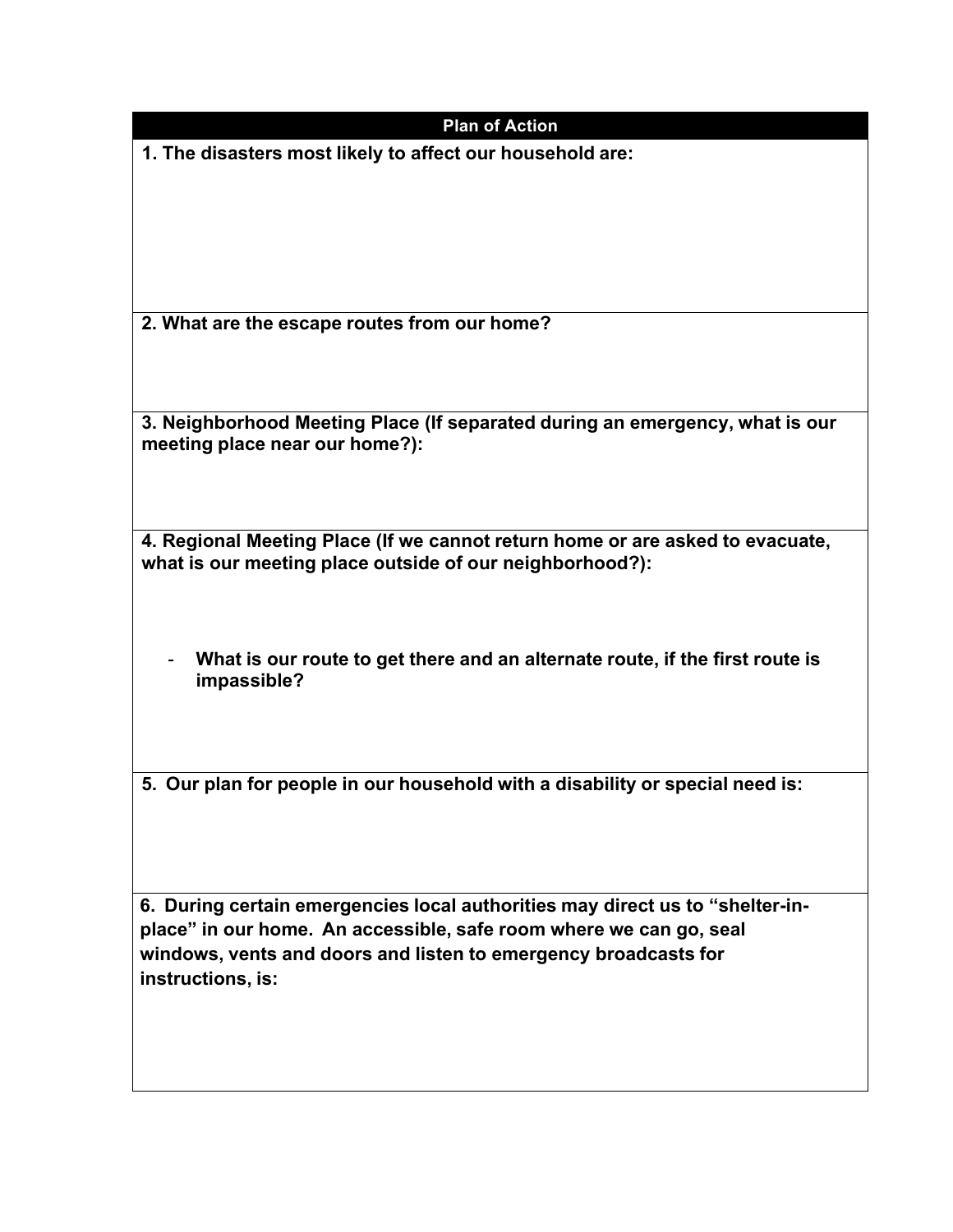| <b>Family Member Responsibilities in the Event of a Disaster</b>            |                                                                                                                               |                                                      |
|-----------------------------------------------------------------------------|-------------------------------------------------------------------------------------------------------------------------------|------------------------------------------------------|
| Task                                                                        | <b>Description</b>                                                                                                            | <b>Family</b><br><b>Member</b><br><b>Responsible</b> |
| Get the disaster kit                                                        | Take the disaster kit if evacuation is<br>necessary.                                                                          |                                                      |
| <b>Assist</b><br>senior(s)/person(s)<br>with functional and<br>access needs | Help family members/friends who need<br>assistance during an emergency and/or<br>evacuation.                                  |                                                      |
| <b>Assist pet(s)</b>                                                        | Evacuate pet(s) and take the pet disaster<br>kit if evacuation is necessary.                                                  |                                                      |
| <b>Stay informed</b>                                                        | Maintain access to NOAA or local radio,<br>TV, email or text alerts for important and<br>current information about disasters. |                                                      |